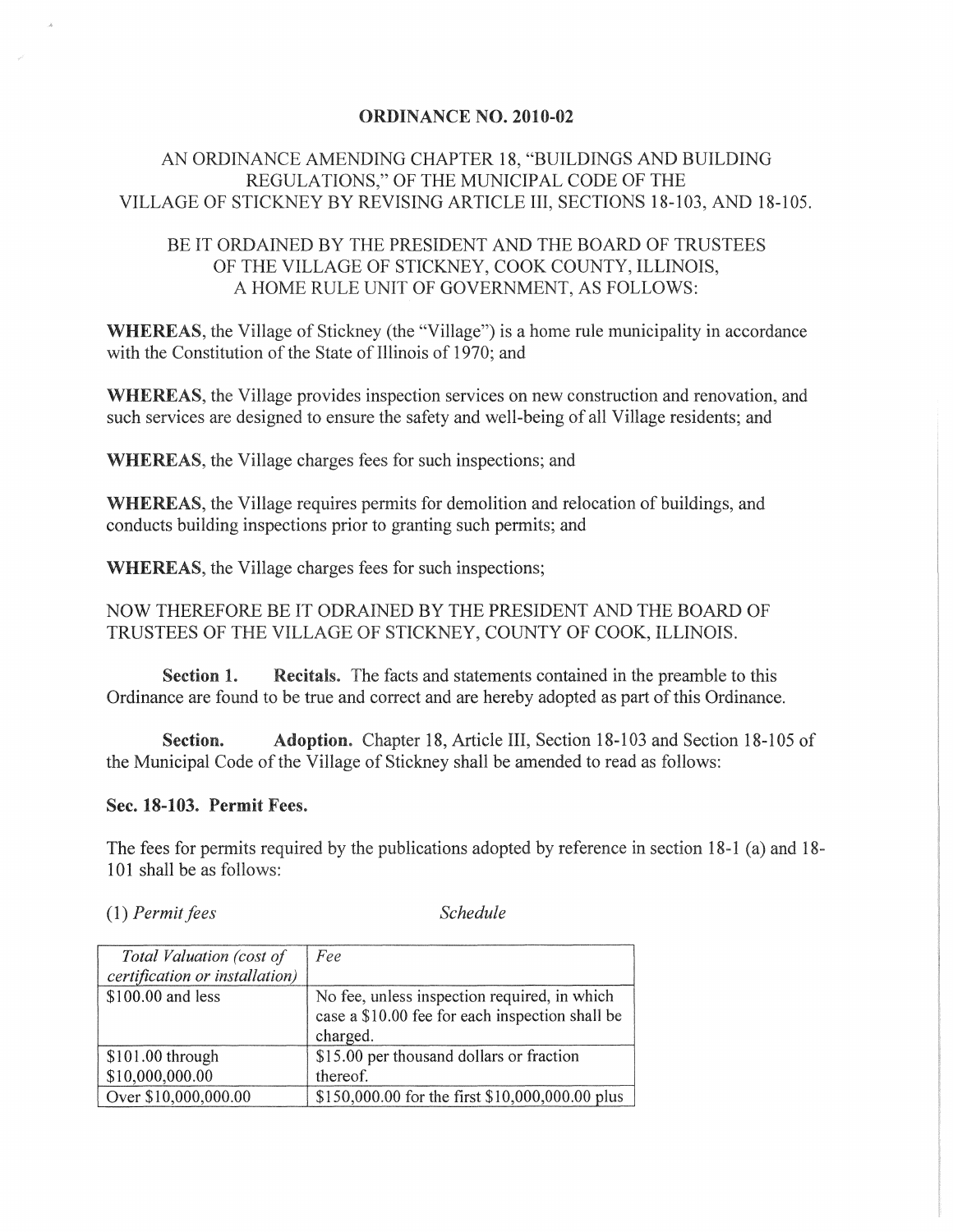| $\frac{1}{2}$ \$5.00 per each additional thousand dollars or |
|--------------------------------------------------------------|
| fraction thereof.                                            |

Permit fees calculated pursuant to this section in the amount of \$500.00 or more shall be deemed to include the fees, if any, required to be paid pursuant to the applicable provisions of Subsection (2) of this Section, and Articles IV, V, VI and IX of this Chapter, relating to concrete, roofing, electrical, mechanical, plumbing, and fence installations.

The Village may, in its discretion, use a third party to conduct any and all necessary inspections for the permits referred to in this Section, including but not limited to, plan inspections and project inspections. Any costs associated with a third-party inspection under this Section will be borne by the permit applicant, in addition to any other costs required hereunder.

*(2) Permit Fees for Concrete and Roofing Work.* All concrete work and all roofing work shall have a minimum permit fee of \$25.00

The term "concrete work" as used in this subsection means work involving the laying of cement, asphalt, concrete, or similar material, and includes, but is not limited to, sidewalks, stairs, patios, and garage aprons.

*(3) Moving o/building or structures.* For moving of any building or structure, the fee shall be \$1,000.00. The permit shall state specifically thereon the route to be taken. No variation from such route shall be permitted, except in cases of extreme emergency; or for other good cause shown.

*(4) Double fees authorized.* Where work for such a permit is required is started, or proceeded with prior to obtaining such permit, the fees specified in this section shall be doubled; but the payment of such double fee shall not relieve any persons from fully complying with the requirements of all ordinances in the execution of the work nor from any other penalties prescribed in this section.

# Sec. 18-105. **Demolition** of Building **or Structure.**

(a) *Bond required.* Before any permit is granted to wreck or to move a building or structure for which a permit is required, the person engaged in the work of wrecking or moving the building or structure shall be licensed and shall file with the building and zoning division a bond in the penal sum of\$10,000.00 with sureties to be approved by the building commissioner, to indemnify, keep and save harmless the village against any loss, cost, damage, expense, judgment, or liability of any kind whatsoever the village may suffer, or which may accrue against, be charged or be recovered from such village, or any of its officials from or by reason or on account of accidents to persons or property during any such wrecking operations or moving operations and from or by reason or on any such wrecking or moving operations and from or by reason or on account of anything done under or by virtue of any permit granted for any such wrecking operations or any such moving operation. Such bond in each case shall extend over the period of and cover all such wrecking or such moving operation. In addition to such bond, a cash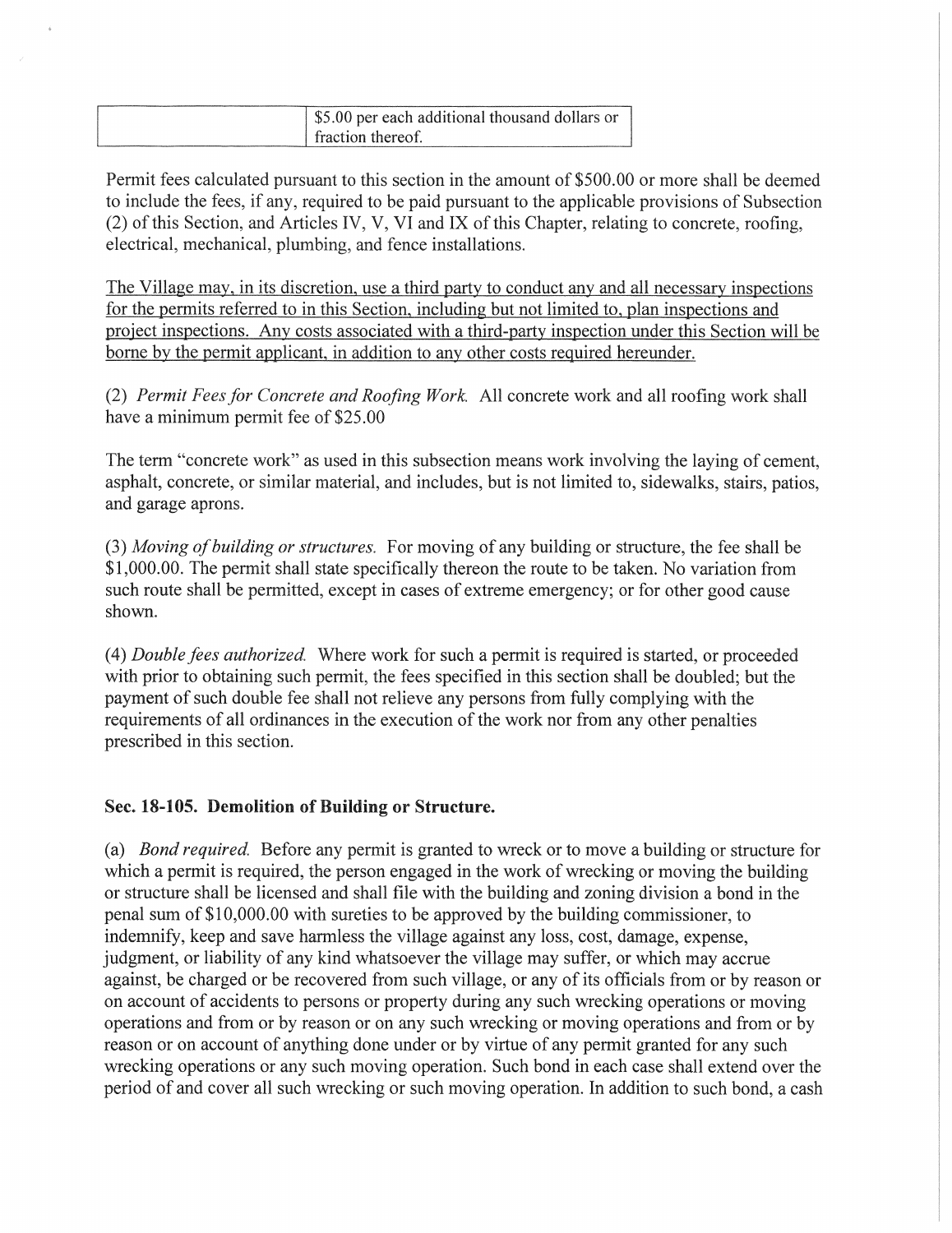deposit in the sum of  $$500.00$  1,000.00 shall be paid to the village to ensure the safety of the village streets and sidewalks and their complete restoration in event of damages thereto.

(b) *Evidence of inspection for termites and vermin.* Prior to issuing such permit to the applicant, the applicant shall submit written evidence to the building commissioner of the village showing that the property for which such permit is to be issued has been inspected and treated for termites and vermin by persons duly qualified and licensed as exterminators in termites, vermin and pest control only if re-building on same area. The inspection and treatment referred to in this subsection (b) shall be made and conducted within 20 days. This inspection and treatment is required even if the noted property is left as open land.

(c) *Completed application; permit fees.* Upon execution of this bond and deposit and the payment of the applicable permit fee, as set forth below of \$250.00, the building commissioner shall issue a permit. For residential structures, the permit fee shall be \$250.00. For commercial structures, the permit fee shall be  $1.5\%$  of the cost of demolition or moving, but in no event less than \$250.00. For detached, freestanding garages, the permit fee shall be \$50.00.

**Section 3. Home Rule.** This ordinance is enacted under the Home Rule powers of the Village as set forth in the Constitution and laws of the State of Illinois.

**Section 4. Effective Date.** This Ordinance shall be in full force and effect after its passage, approval and publication in the manner provided by law.

**Section 5. Conflicts.** This Ordinance supersedes all ordinances or parts of ordinances directly conflicting with the terms and provisions contained herein, but only to the extent of such conflict.

**Section 6. Severability.** If any section, subsection, sentence, clause, phrase or portion of this Ordinance is for any reason held invalid or unconstitutional by any court of competent jurisdiction, such portion shall be deemed a separate, distinct, and independent provision and such holding shall not affect the validity of the remaining portions hereof.

**Section 7. Certification and Publication.** The Village Clerk of the Village of Stickney shall certify to the adoption of this Ordinance and cause the same to be published in pamphlet form.